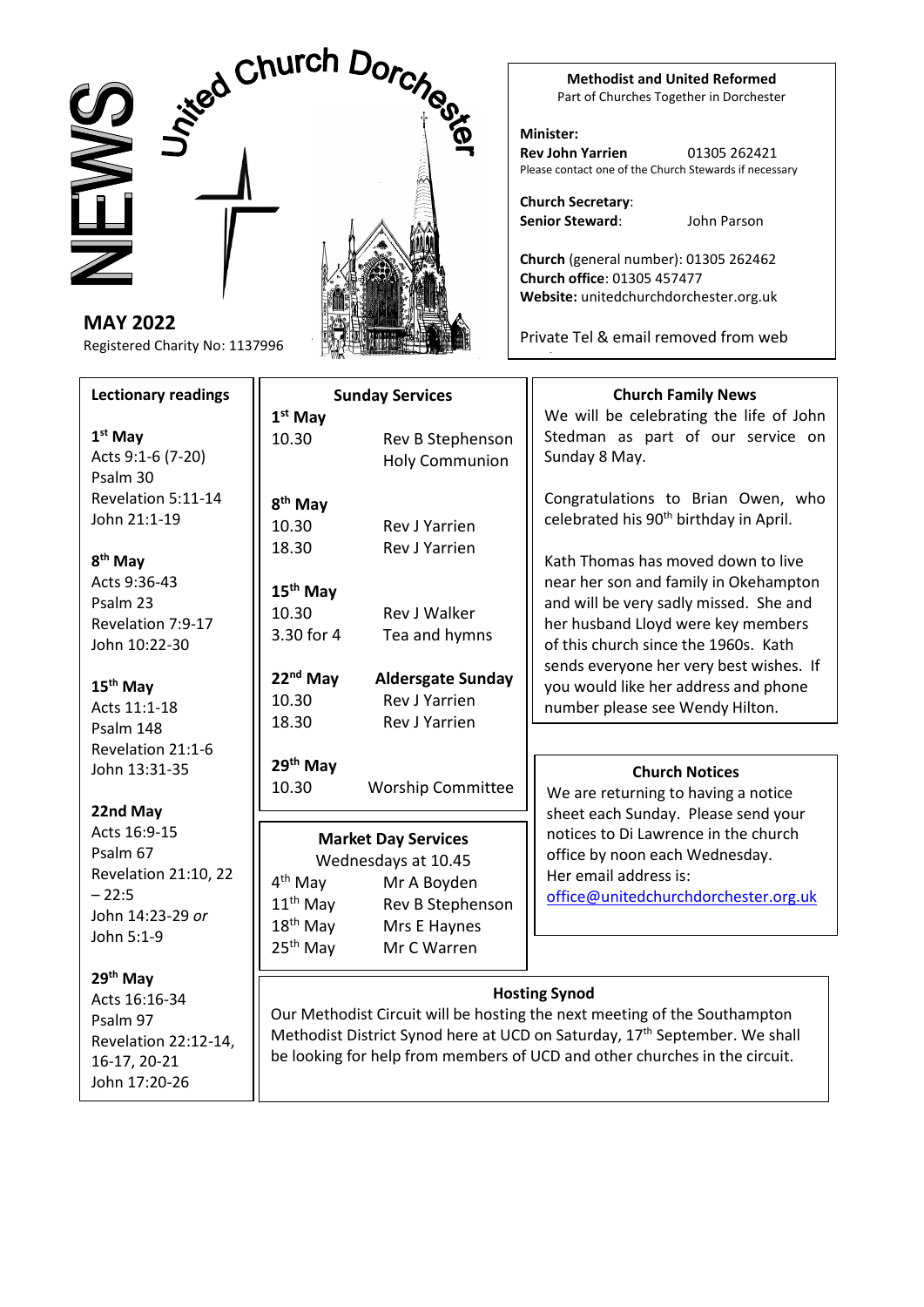#### **Thy Kingdom Come 2022**

These familiar words from the Lord's Prayer are also the name of a prayer movement, started only a few years ago by the Archbishops of Canterbury and York, which is now worldwide and ecumenical. It consists of each of us praying for up to five people each day from Ascension Day to Pentecost. Ascension Day, which is the fortieth day after Easter, is this year on Thursday,  $26^{th}$  May. Pentecost is ten days later on Sunday,  $5^{th}$ June, so we are asked to pray on each of the eleven days. We pray for up to five people, so it may be for two or three or four. It is recommended that we pray for no more than five but, of course, our prayers are private and personal, so the decision is ours.

For whom should we pray? For family and friends, but which ones?

People who regularly attend church but have not yet developed a deep faith in Jesus as their Lord and Saviour.

People who used to have faith and attend church regularly, but have lost their faith and no longer attend. People who used to have faith and attend church regularly but, whilst not losing their faith, have been put off the church by something which was said or done by church members, perhaps many years ago. They have fallen out with the church but not fallen out with God.

People who have never had faith and never attended church regularly.

On the day of his ascension, Jesus told his remaining disciples to stay in Jerusalem until the Holy Spirit came upon them. The disciples returned to Jerusalem and, along with Jesus's mother, Mary, and other followers, they met each day to pray, until the day of Pentecost when the Holy Spirit came in power among them. In like manner, we pray, "Come, Holy Spirit, Come", that those for whom we pray may grow in faith and become regular members of a worshipping community.

On Sunday, 22<sup>nd</sup> May, we will be given cards on which we can each write the names of those for whom we shall pray. You can find out more a[t www.thykingdomcome.global](http://www.thykingdomcome.global/)

# **AGM and Election of Council of Stewards Wednesday 27 April at 7.00pm in the hall**

Everyone can attend but only members can vote. Mary Martin, David Cuckson and Michael Humphrey have agreed to stand for election as stewards. We still need one other steward.

To make a nomination, please get the agreement of the person you want to nominate before you proceed further. The nominee must be a church member. A list of members, and nomination forms, can be found on a notice board in the hall and in the church foyer. Fill in the form and hand it to either the Senior Steward (John Parson) or the Acting Church Secretary (John Hilton) or post in the metal post box in the Charles St foyer by midday on Tuesday 26th April. If you are interested in becoming a steward and don't know what is involved, a copy of the job description is on the notice board by each list of members. Alternatively talk to John Parson or John Hilton.

A few printed copies of the minutes of the previous (2021) meeting, and the 2021 Annual Report and Accounts, are available in the church foyer. Please take, read and return for someone else to read. However, if you are able to, please look on the church website (members' area) and download them from there. Access to this is password protected. Contact the office if you do not already have the password.

#### **Church Secretary**

We urgently need a new Church Secretary. John Hilton has served well past the normal term. If you are interested, please have a word with John.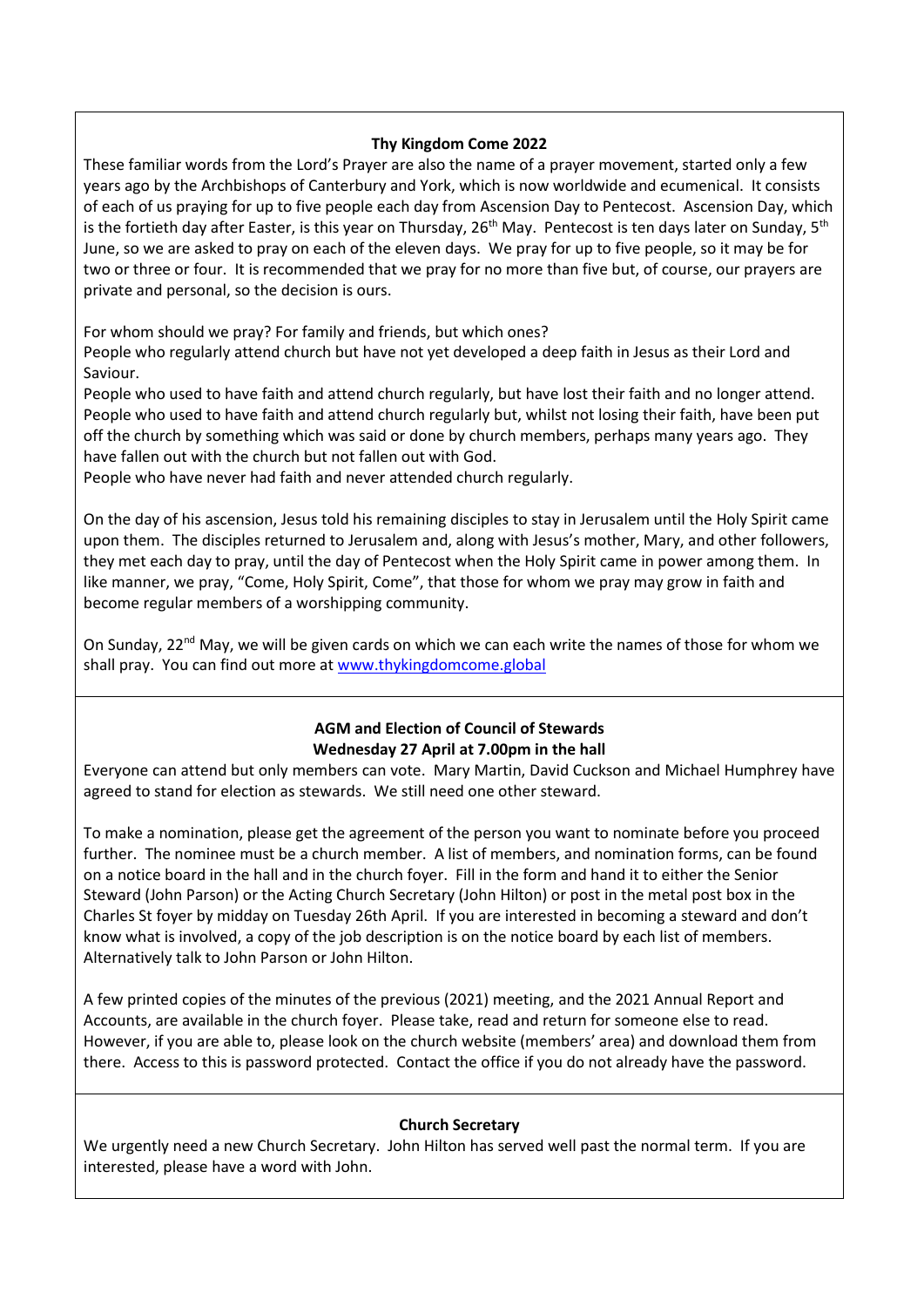# **Afternoon Tea at the Ritz, or better still in the Church Hall Sunday 10th April (it was even free!)**

What a great afternoon we had, there was a delicious tea, with a wonderful variety of sandwiches and homemade cakes, our favourite hymns played by our favourite pianist, Heather, and splendid company. The only problem was that too many of you were missing. Thank you Karen, Enid and Gill for all those superb refreshments, and for all the hard work you put in to give us such a delightful afternoon. Thank you also to Heather for all that lovely music.

If you could do with some company on a Sunday afternoon in May, book the date now for the next super extravaganza on 15th May at 3.30 for 4pm in the hall, and come and join us. You won't regret it. We look forward to seeing you and your friends. You will be very welcome. Elizabeth Haynes

| <b>First Aid Training</b>                              | <b>Prayer Chain</b>                                 |
|--------------------------------------------------------|-----------------------------------------------------|
| We have the opportunity to organise First Aid training | If you would like prayer for yourself or others at  |
| at UCD and would like to see how many people might     | any time, please contact Penny Fennell. Details     |
| be interested in this. If you would like to attend a   | can be given anonymously, and confidentiality       |
| practical First Aid training session or would be       | within the prayer chain is absolute unless there is |
| interested in attaining a First Aid certificate please | a safeguarding risk.                                |
| speak to Maria Jacobson.                               |                                                     |
|                                                        |                                                     |

# **Next Pastoral Visitors' meeting**

This will be on **Tuesday 14 June at 2.30pm in the Coffee Lounge,** when there will be an opportunity for pastoral visitors to discuss some of the issues encountered during Covid and how we move forward. We have recruited two new pastoral visitors over the last two years, so it will be an opportunity to share experiences. Please put this date in your diary.

| Forest Praise - Saturdays April 30 <sup>th</sup> and May                                                                                                                          | <b>Church Library</b>                                                                                                                                                                   |
|-----------------------------------------------------------------------------------------------------------------------------------------------------------------------------------|-----------------------------------------------------------------------------------------------------------------------------------------------------------------------------------------|
| 28 <sup>th</sup> 10.30 -11.45 am                                                                                                                                                  | In the Sydling Room on the top floor there is a library of                                                                                                                              |
| Now that the weather is getting better                                                                                                                                            | Christian books for anyone to borrow, swop or donate.                                                                                                                                   |
| (hopefully) we can venture outside and have                                                                                                                                       | There are books for all ages. The library is available to                                                                                                                               |
| activities under a couple of gazebos in the<br>grounds of St George's. We always need help<br>and appreciate it. Please do tell your friends -<br>especially those with children. | everyone whenever the church premises are open. Why<br>not go and have a look. If you cannot get up to the top<br>floor a selection of books can be brought down for you to<br>look at. |

# **Flowers in Church**

We all like to see the flower arrangement at the front of the church at both the Sunday and Wednesday services. However, it is becoming more difficult due to the expense and lack of people willing to do the arrangements. Sue Gannaway coordinates the rota and needs people to donate towards the cost and also to arrange the flowers. On the cost side, people like to make donations for anniversaries, birthdays and other special occasions in their life. As for doing the arrangements, Suzanne Bareham is a trained florist and is willing to show anyone how to get started and/or more advanced arranging.

If you would like to help in either regard, please contact Sue or Suzanne and make it known how you might contribute towards 'Flowers in Church'. Thank you. Sue Gannaway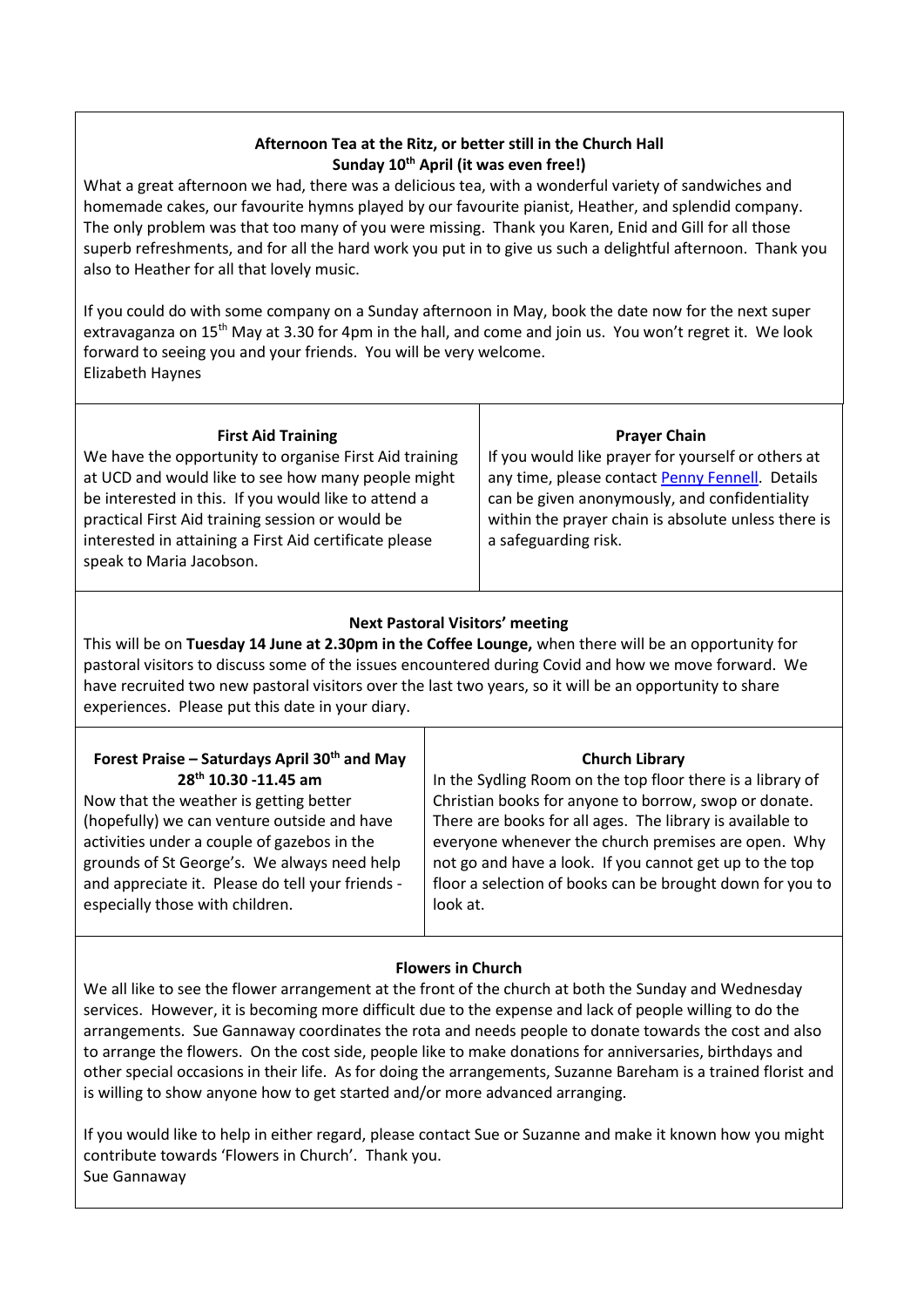#### **Christian Aid activities**

**Sunday, May 15**. Ecumenical Service, Dorchester Baptist Church, 4.00 pm. Guest Speaker: Katie Roberts, Christian Aid National Head of Strategy and Development Policy.

**Wednesday, May 18**. Christian Aid stall in Church Hall.

#### **Friday, May 20**. South Street Collection. 9 am to 5 pm.

Volunteers for the street collection would be very welcome as would people wishing to carry out house to house collections or delivery only.

The traditional 'Walk to the River Jordan' will be held later in the year (details to be announced) and the main Christian Aid Market on October 15<sup>th</sup>.

### **Art Display by NHS Mental Health Clients Weymouth College, Cranford Avenue, Weymouth DT4 7LQ Tuesday, April 26th from 9am to 5pm**

On behalf of NHS Dorset HealthCare Trust and our Equality, Diversity and Inclusion Manager Laura Barrow, I invite you to this long-awaited event. All the art on display will be the work of mental health clients in Weymouth and Portland. We in the Weymouth and Portland Community Mental Health Team wish to celebrate the talents and achievements of our clients, rather than focusing only on the challenges which they have faced and overcome.

We have wanted to support such an exhibition for several years, but only now has it been possible to mount this display which we are proud to do. Visitors are welcome at any time between 9am and 5pm, and admission is free. The exhibition will be in the foyer / reception area of Weymouth College in Cranford Avenue; the College number is 01305 761100. Jonai Da Silva

# **Come and Celebrate the URC's 50th Jubilee Wessex Synod Big Day Out Saturday 7th May**

This will be held at Hollycombe Steam in the Country, Liphook, Hampshire, where attractions include a traditional steam fairground. Further information fro[m www.hollycombe.co.uk.](http://www.hollycombe.co.uk/)

Wessex Synod attractions include activity field with marquees, 30-piece brass band, giant games, family trails and reflective labyrinth, craft zones and workshops. We invite everyone in all churches to come along.

Synod subsidised tickets (booked in advance): Adults £8, Children £5.

#### **John Bell**

Church of Scotland minister, member of the Iona Community, hymn writer and broadcaster is:

- preaching at Salisbury Methodist Church on Sunday May 8 at 10.30 a.m.
- leading a workshop on *Good Reasons to Sing,* again at SMC at 2.30 p.m.
- and leading a short course on *Revisiting the Psalms* at Sarum College on Monday May 9 from 10.00 to 4.00. To book: [www.sarum.ac.uk/short-courses/revisiting-the-psalms](http://www.sarum.ac.uk/short-courses/revisiting-the-psalms)